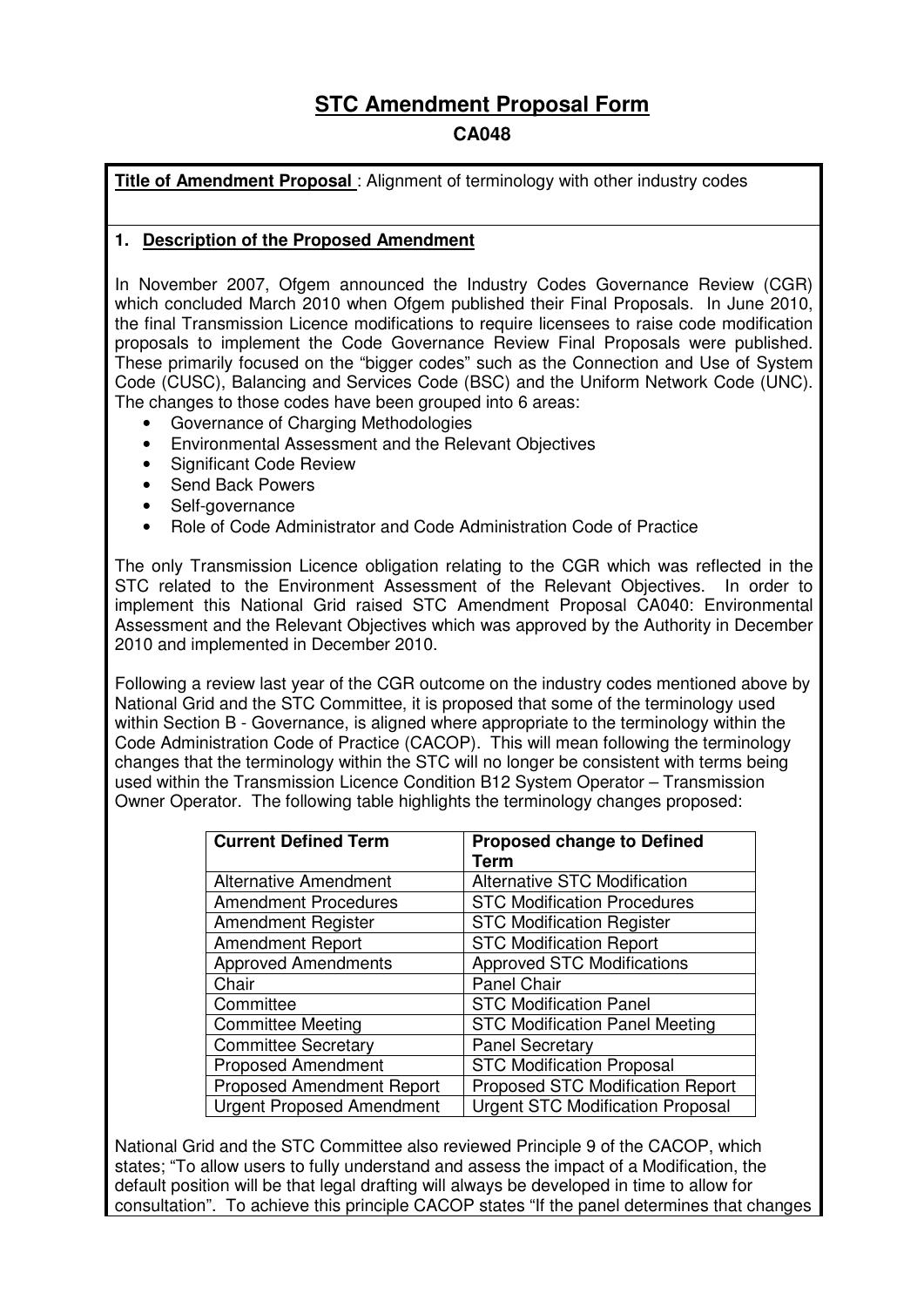to the legal text are appropriate, but considers that they cannot reasonably be considered to be minor, they may instruct the Code Administrator to carry out a further consultation on that revised text."

Under the STC, Section B paragraph 7.2.5.6 & 7 already states that the provision of draft legal text is predominately made available and included in the Proposed Amendment Report. The Proposed Amendment Report is then circulated by the Committee Secretary requesting representations from Parties. Following a review of the responses, the Committee can instruct the Committee Secretary to make changes to the Proposed Amendment Report under STC Section B paragraph 7.2.5.11. CA048 seeks to clarify that the Committee can agree minor corrections to the legal text prior to submission to the Authority. CA048 also seeks to add, if the Committee determines that the changes required to the legal text cannot be considered to be minor, then the Committee will instruct the Committee Secretary to carry out a further consultation on the revised text.

This proposal also seeks to amend the erroneous deletion of text referring to the definition of a meeting of the STC Committee in B6.1.2 and to correct a minor change in B3.2.2 with the removal of 'other' before 'Party Representatives'. Both of these changes were highlighted in Ofgem's decision letter for CA044: Clarification of STC Party & Party Representatives' Responsibilities.

### **2. Description of Issue or Defect that Proposed Amendment seeks to Address**

This Proposed Amendment seeks to align terminology in the STC where appropriate, following a review of the CACOP the CUSC, BSC and UNC, so that terminologies are consistent.

Following the review of the CACOP principle 9, it is proposed that the STC is amended/modified to reflect that in the event that the Committee determines that the legal text changes required cannot reasonably considered to be minor (such as changes of a typographical, grammatical or to clarify), then the Committee can instruct the Committee Secretary to invite further representations on the revised text.

# **3. Impact on the STC**

Changes are required to Section B - Governance of the STC to incorporate terminology changes and to add clauses associated with requesting further representations on revised text and minor text changes highlighted in Ofgem's decision letter for CA044.

Changes are required to Section J - Interpretation and Definition of the STC, to incorporate terminology changes.

Minor changes will also be required to Sections A, G, and H

### **4. Impact on other frameworks e.g. BSC, CUSC, Grid Code**

None.

# **5. Impact on Core Industry Documentation**

STC Summary Document, templates and reports to incorporate terminology changes

### **6. Impact on Computer Systems and Processes used by STC Parties**

None.

### **7. Details of any Related Modifications to Other Industry Codes** (where known)

CUSC CAP 185: Amendment Proposal: Code Governance Review: Role of Code Administrator and Code Administration Code of Practice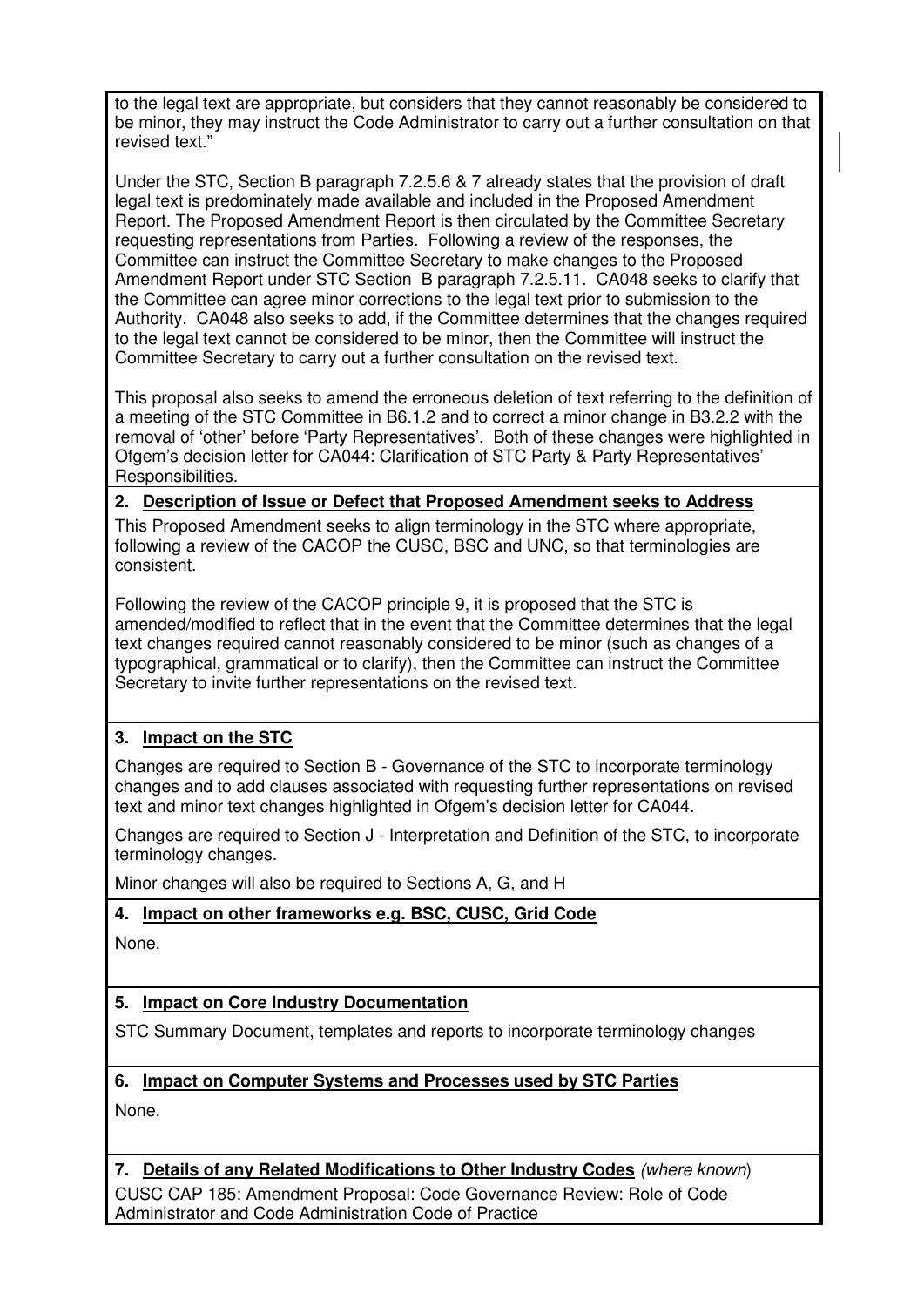CUSC CMP 198: Proposer Ownership of CUSC Modification Proposals

#### **8. Justification for Proposed Amendment with Reference to Applicable STC Objectives (mandatory field)**

National Grid considers that implementation of this Amendment Proposal would better facilitate the following Applicable STC Objectives:

- (a) "efficient discharge of the obligations imposed upon transmission licensees by transmission licences and the Act," and
- (e) "promotion of good industry practice and efficiency in the implementation and administration of the arrangements described in the STC;"

CA048 would enhance consistency as required by the CACOP which stipulates that a "common Modification process" should be adopted across the electricity codes, and will also lead to a more efficient administration of the STC in respect to the development and implementation of Amendment Proposals.

| <b>Details of Proposer</b><br>Organisation's Name                                                                | National Grid Electricity Transmission plc                                                                        |  |
|------------------------------------------------------------------------------------------------------------------|-------------------------------------------------------------------------------------------------------------------|--|
| Capacity in which the<br>Amendment is being proposed                                                             | <b>STC Party</b>                                                                                                  |  |
| (i.e. STC Party or other Party as<br>designated by the Authority pursuant to<br>STC section B7.2.2.1 (b))        |                                                                                                                   |  |
| <b>Details of Proposer's Representative</b><br>Name<br>Organisation<br>Telephone Number<br>Email Address         | Louise McGoldrick<br>National Grid Electricity Transmission plc<br>01926 655422<br>Louise.McGoldrick@uk.ngrid.com |  |
| <b>Details of Representative's Alternate</b><br>Name<br>Organisation<br>Telephone Number<br><b>Email Address</b> | <b>Audrey Ramsay</b><br>National Grid Electricity Transmission plc<br>01189 363633<br>Audrey.Ramsay@uk.ngrid.com  |  |
| <b>Attachments (Yes):</b>                                                                                        |                                                                                                                   |  |
| Appendix 1 – Legal Text to support this proposal                                                                 |                                                                                                                   |  |

#### **Notes:**

1. Those wishing to propose an Amendment to the STC should do so by filling in this "Amendment Proposal Form" that is based on the provisions contained in Section 7.2 of the STC.